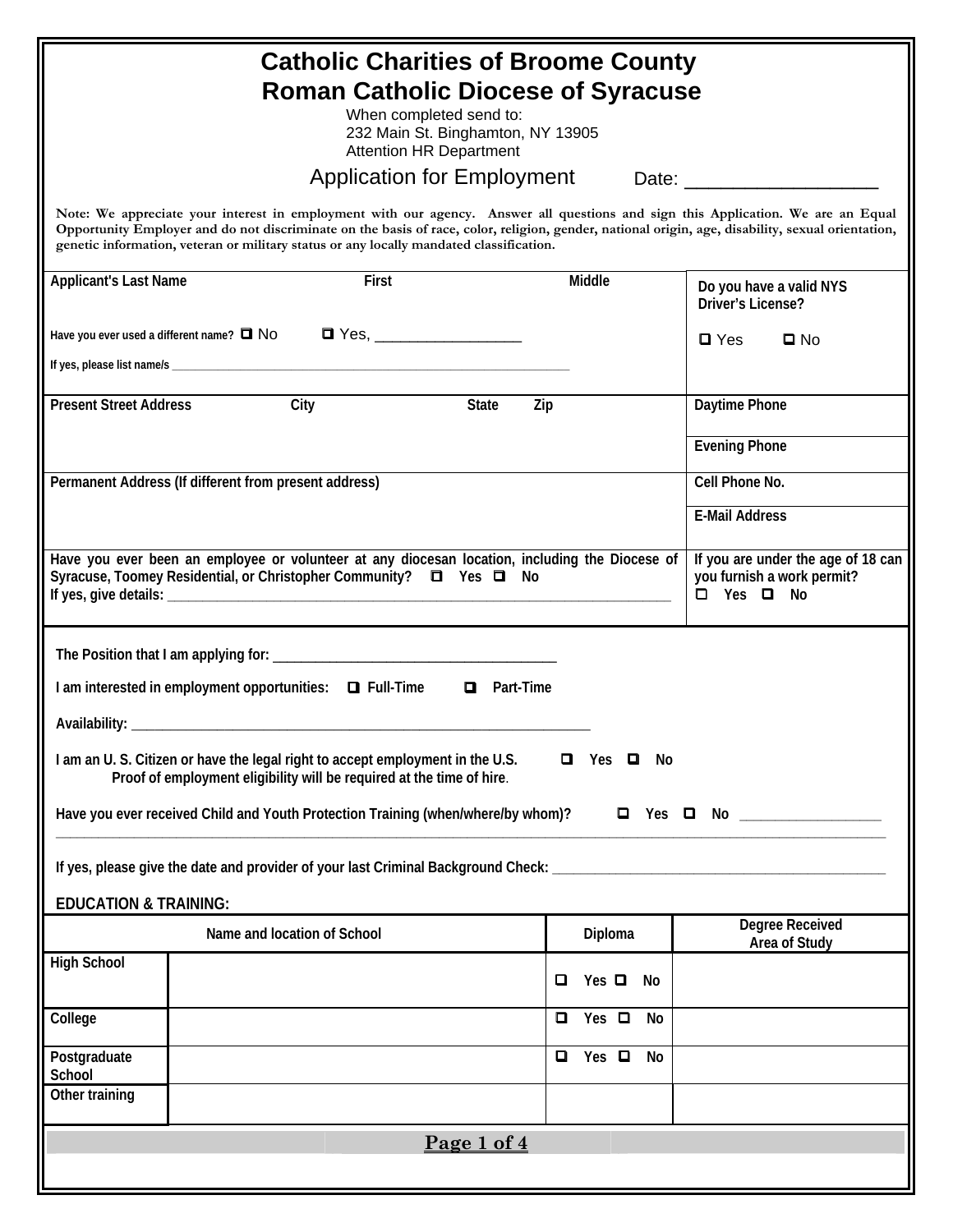## **EMPLOYMENT and VOLUNTEER ACTIVITIES –**

List all present and former employment and volunteer activities beginning with your present or most recent position. Use additional pages if needed. If you desire, you may attach a resume or curriculum vitae, but this section must be completed.

| <b>Company/Organization Name</b>                                                      | Phone                             |                                   |  |  |
|---------------------------------------------------------------------------------------|-----------------------------------|-----------------------------------|--|--|
| Address                                                                               | When (Month & Year)               |                                   |  |  |
|                                                                                       |                                   | From<br>To                        |  |  |
| <b>Title</b>                                                                          | Supervisor                        | Reason for leaving                |  |  |
| <b>Duties</b>                                                                         |                                   |                                   |  |  |
|                                                                                       |                                   |                                   |  |  |
| <b>Company/Organization Name</b>                                                      | Phone                             |                                   |  |  |
| Address                                                                               | When (Month & Year)<br>From<br>To |                                   |  |  |
| <b>Title</b>                                                                          | Supervisor                        | Reason for leaving                |  |  |
| <b>Duties</b>                                                                         |                                   |                                   |  |  |
|                                                                                       |                                   |                                   |  |  |
| <b>Company/Organization Name</b>                                                      |                                   | Phone                             |  |  |
| Address                                                                               |                                   | When (Month & Year)<br>From<br>To |  |  |
| Title                                                                                 | Supervisor                        | Reason for leaving                |  |  |
| <b>Duties</b>                                                                         |                                   |                                   |  |  |
|                                                                                       |                                   |                                   |  |  |
| <b>Company/Organization Name</b>                                                      | Phone                             |                                   |  |  |
| Address                                                                               |                                   | When (Month & Year)<br>From<br>To |  |  |
| <b>Title</b>                                                                          | Supervisor                        | Reason for leaving                |  |  |
| <b>Duties</b>                                                                         |                                   |                                   |  |  |
|                                                                                       |                                   |                                   |  |  |
|                                                                                       |                                   |                                   |  |  |
| Have you served in the Armed Forces of the United States?<br><b>Q</b> Yes <b>Q</b> No |                                   |                                   |  |  |
|                                                                                       |                                   |                                   |  |  |
|                                                                                       |                                   |                                   |  |  |
|                                                                                       |                                   |                                   |  |  |
|                                                                                       |                                   |                                   |  |  |
| Page 2 of 4                                                                           |                                   |                                   |  |  |
|                                                                                       |                                   |                                   |  |  |
|                                                                                       |                                   |                                   |  |  |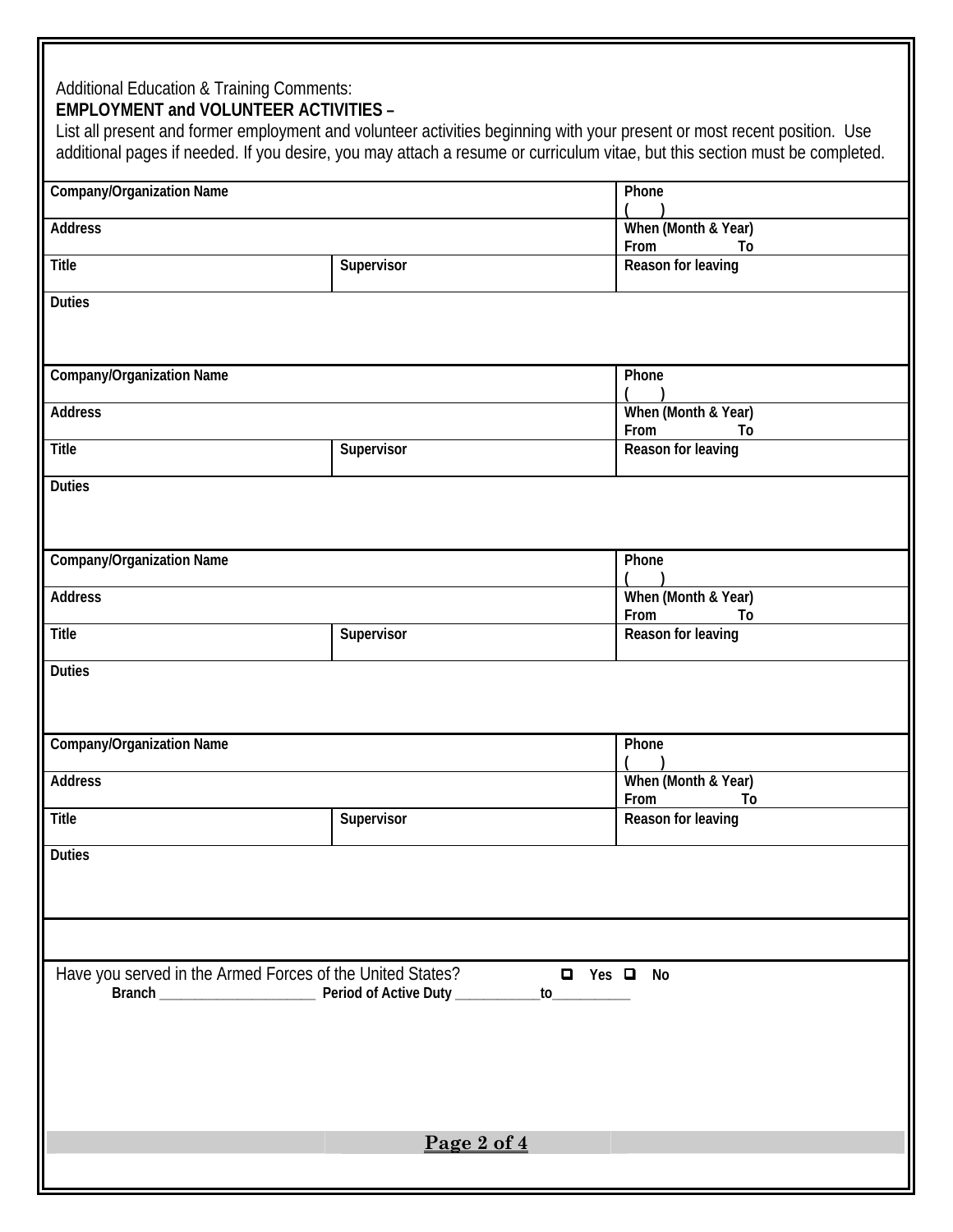**REFERENCES – 3 references required; include two (2) professional references including your most recent supervisor. If you have resided in this area for less than 2 years, please provide at least one reference from your previous area of residence. Please indicate if we can contact this reference. Name: \_\_\_\_\_\_\_\_\_\_\_\_\_\_\_\_\_\_\_\_\_\_\_\_\_\_\_\_\_\_ Phone No. (\_\_\_\_\_)\_\_\_\_\_\_\_-\_\_\_\_\_\_\_\_ Title:\_\_\_\_\_\_\_\_\_\_\_\_\_\_\_\_\_\_\_\_\_\_\_\_ Address: \_\_\_\_\_\_\_\_\_\_\_\_\_\_\_\_\_\_\_\_\_\_\_\_\_\_\_\_\_\_\_\_\_City: \_\_\_\_\_\_\_\_\_\_\_\_\_\_\_\_\_\_\_\_\_\_\_\_ State: \_\_\_\_\_\_ Zip: \_\_\_\_\_\_\_\_\_ Yes No Name: \_\_\_\_\_\_\_\_\_\_\_\_\_\_\_\_\_\_\_\_\_\_\_\_\_\_\_\_\_\_ Phone No. (\_\_\_\_\_)\_\_\_\_\_\_\_-\_\_\_\_\_\_\_\_ Title: \_\_\_\_\_\_\_\_\_\_\_\_\_\_\_\_\_\_\_\_\_\_\_ Address: \_\_\_\_\_\_\_\_\_\_\_\_\_\_\_\_\_\_\_\_\_\_\_\_\_\_\_\_\_\_\_\_\_City: \_\_\_\_\_\_\_\_\_\_\_\_\_\_\_\_\_\_\_\_\_\_\_ State: \_\_\_\_\_\_Zip: \_\_\_\_\_\_\_\_\_ Yes No Name: \_\_\_\_\_\_\_\_\_\_\_\_\_\_\_\_\_\_\_\_\_\_\_\_\_\_\_\_\_\_Phone No. (\_\_\_\_\_)\_\_\_\_\_\_\_-\_\_\_\_\_\_\_\_ Title: \_\_\_\_\_\_\_\_\_\_\_\_\_\_\_\_\_\_\_\_\_\_\_ Address: \_\_\_\_\_\_\_\_\_\_\_\_\_\_\_\_\_\_\_\_\_\_\_\_\_\_\_\_\_\_\_\_\_City: \_\_\_\_\_\_\_\_\_\_\_\_\_\_\_\_\_\_\_\_\_\_\_ State: \_\_\_\_\_\_Zip: \_\_\_\_\_\_\_\_\_ Yes No If you have other skills that will aid you in this role please note and describe them. (i.e.**: **computer skills, languages, medical, etc.)**   $\_$  , and the set of the set of the set of the set of the set of the set of the set of the set of the set of the set of the set of the set of the set of the set of the set of the set of the set of the set of the set of th  $\_$  , and the set of the set of the set of the set of the set of the set of the set of the set of the set of the set of the set of the set of the set of the set of the set of the set of the set of the set of the set of th  $\_$  , and the set of the set of the set of the set of the set of the set of the set of the set of the set of the set of the set of the set of the set of the set of the set of the set of the set of the set of the set of th **IMPORTANT – PLEASE READ THIS**  All applicants must complete question IV. Complete questions I, II, & III if the position(s) you are applying for involves contact with children or other vulnerable individuals, i.e. elderly, developmentally disabled, etc. I. Has a civil complaint ever been filed against you that alleged *sexual misconduct or child abuse* by you or your participation in or facilitation of such activities (including internal complaints given to management or supervisors at places of employment)?  $\Box$  Yes  $\Box$  No If yes, explain. Please provide the date, nature, and place of the incident leading to the complaint; where the complaint was filed; disposition of the complaint; and identify by name and title the person(s) who investigated the complaint. \_\_\_\_\_\_\_\_\_\_\_\_\_\_\_\_\_\_\_\_\_\_\_\_\_\_\_\_\_\_\_\_\_\_\_\_\_\_\_\_\_\_\_\_\_\_\_\_\_\_\_\_\_\_\_\_\_\_\_\_\_\_\_\_\_\_\_\_\_\_\_\_\_\_\_\_\_\_\_\_\_\_\_\_\_\_\_\_\_\_\_\_\_\_\_\_\_\_\_\_\_\_\_\_\_\_\_\_\_\_\_\_\_\_\_\_\_\_ II. Section 424-a of the New York Social Services Law generally requires that persons applying for employment with agencies which provide services to children, applicants to adopt a child or applicants to be foster care parents be cleared with the State Central Registry to determine if they are the subject of an indicated child abuse or maltreatment report. Has the Department of Social Services (local or state) informed you that it has found you to have abused, neglected or maltreated a child?If  $\Box$  Yes  $\Box$  No Yes please explain: III. Do you presently serve, or have you ever served, as a volunteer for any organization, entity or group in which you had contact with children or other vulnerable populations (e.g., elderly, developmentally disabled, etc.)? **Yes No** If yes, please provide the name, address, and phone number of the organization, period of volunteer service, supervisor's name; and briefly describe your activities and/or duties. \_\_\_\_\_\_\_\_\_\_\_\_\_\_\_\_\_\_\_\_\_\_\_\_\_\_\_\_\_\_\_\_\_\_\_\_\_\_\_\_\_\_\_\_\_\_\_\_\_\_\_\_\_\_\_\_\_\_\_\_\_\_\_\_\_\_\_\_\_\_\_\_\_\_\_\_\_\_\_\_\_\_\_\_\_\_\_\_\_\_\_\_\_\_\_\_\_\_\_\_\_\_\_\_\_\_\_\_\_\_\_\_\_\_\_\_\_\_ \_\_\_\_\_\_\_\_\_\_\_\_\_\_\_\_\_\_\_\_\_\_\_\_\_\_\_\_\_\_\_\_\_\_\_\_\_\_\_\_\_\_\_\_\_\_\_\_\_\_\_\_\_\_\_\_\_\_\_\_\_\_\_\_\_\_\_\_\_\_\_\_\_\_\_\_\_\_\_\_\_\_\_\_\_\_\_\_\_\_\_\_\_\_\_\_\_\_\_\_\_\_\_\_\_\_\_\_\_\_\_\_\_\_\_\_\_\_ IV. Have you ever chosen not to renew or continue any employment or volunteer service, had your employment or volunteer service terminated, or been subject to any disciplinary action, for reasons relating to allegations of sexual misconduct or child abuse by you? **Yes No I**f yes, please explain. Please include in your explanation the date, nature, and place of the occurrence(s) or allegations(s) and the disposition of the matter(s). Also, identify your employer and supervisor at the time by name, address and telephone number. \_\_\_\_\_\_\_\_\_\_\_\_\_\_\_\_\_\_\_\_\_\_\_\_\_\_\_\_\_\_\_\_\_\_\_\_\_\_\_\_\_\_\_\_\_\_\_\_\_\_\_\_\_\_\_\_\_\_\_\_\_\_\_\_\_\_\_\_\_\_\_\_\_\_\_\_\_\_\_\_\_\_\_\_\_\_\_\_\_\_\_\_\_\_\_\_\_\_\_\_\_\_\_\_\_\_\_\_\_\_\_\_\_\_\_\_\_\_

**Page 3 of 4**